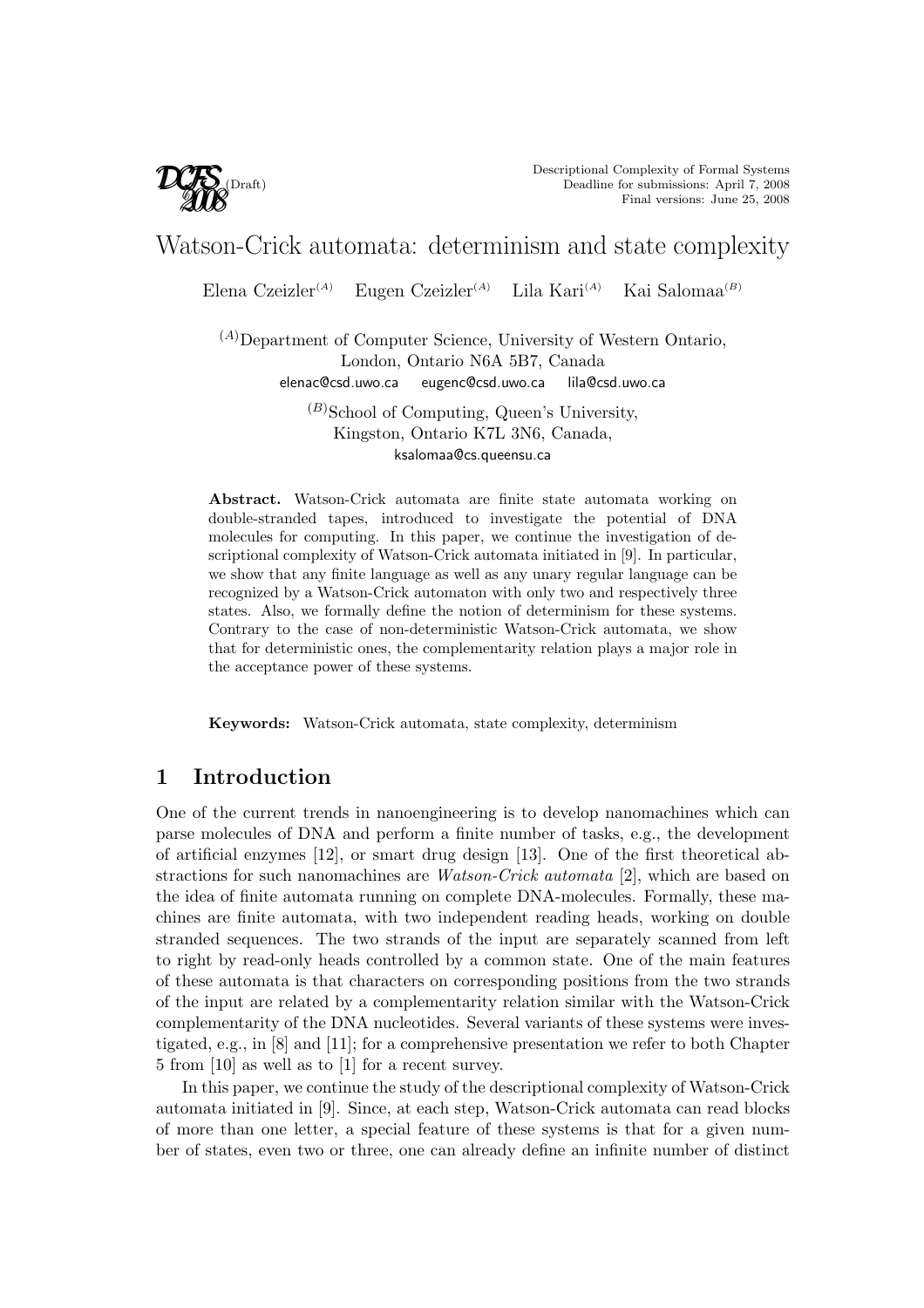automata. This is different from most of the usually considered models, such as ordinary finite automata or Turing machines. Thus, Watson-Crick automata allow, in some sense, to encode state information in the finite but unbounded number of transitions and this makes it essentially more difficult to prove lower bounds for the number of states. In particular, we prove that several intricate families of languages can be accepted by Watson-Crick automata with a small, constant, number of states. For instance, we show that any finite language and any unary regular language can be recognized by a Watson-Crick automaton with two and respectively three states. Also, we provide a family of languages which generates an infinite hierarchy from the point of view of the state complexity of the block automata recognizing them. Then, we show that this hierarchy collapses when we consider the case of Watson-Crick automata, that is, we prove that three states are enough when recognizing any language from this family. Recall that *block automata*, or *block-NFA*, are finite automata which, similarly to the case of Watson-Crick automata, can read an arbitrarily long finite sequence of characters at a time.

Also, we formally define the notion of deterministic Watson-Crick automata and investigate their properties. Although determinism is a well established notion in automata theory, it has never been considered yet in relation with Watson-Crick automata. In this paper, we define the notion of determinism using a syntactic property of the rewriting rules of the automaton. We also consider a weaker operational definition of determinism, namely weak determinism, and show that it is undecidable whether a given non-deterministic Watson-Crick automaton is weakly deterministic. For non-deterministic Watson-Crick automata it was proved in [7] that we can always suppose the complementarity relation to be the identity. Hence, a natural question is whether the structure of the complementarity relation plays an active role in the deterministic case. Thus, we define the notion of strong determinism, embedding both the deterministic feature and the fact that the complementarity relation is the identity. We prove that these three levels of abstraction, i.e., weak determinism, determinism, and strong determinism, are all distinct from each other. Moreover, we also show that nondeterministic Watson-Crick automata are strictly stronger than strongly deterministic ones.

The paper is organized as follows. In the next section, we fix our terminology and recall some known results. In Section 3, we investigate some properties of deterministic Watson-Crick automata, on the three levels of abstraction mentioned above. Also, we look at the relation between the acceptance power of these three variants of deterministic Watson-Crick automata. In Section 4, we investigate the state complexity of both deterministic and non-deterministic Watson-Crick automata.

# 2 Preliminaries

Let V be a finite alphabet. We denote by  $V^*$  the set of all finite words over V, by  $\lambda$ the empty word, and  $V^+ = V^* \backslash {\{\lambda\}}$ . For a word  $u \in V^*$ , we denote by |u| its length, i.e., the number of letters occurring in it; in particular,  $|\lambda| = 0$ . We say that  $u \in V^*$ is a *prefix* of a word v, and denote it by  $u \leq v$ , if there exists some  $t \in V^*$  such that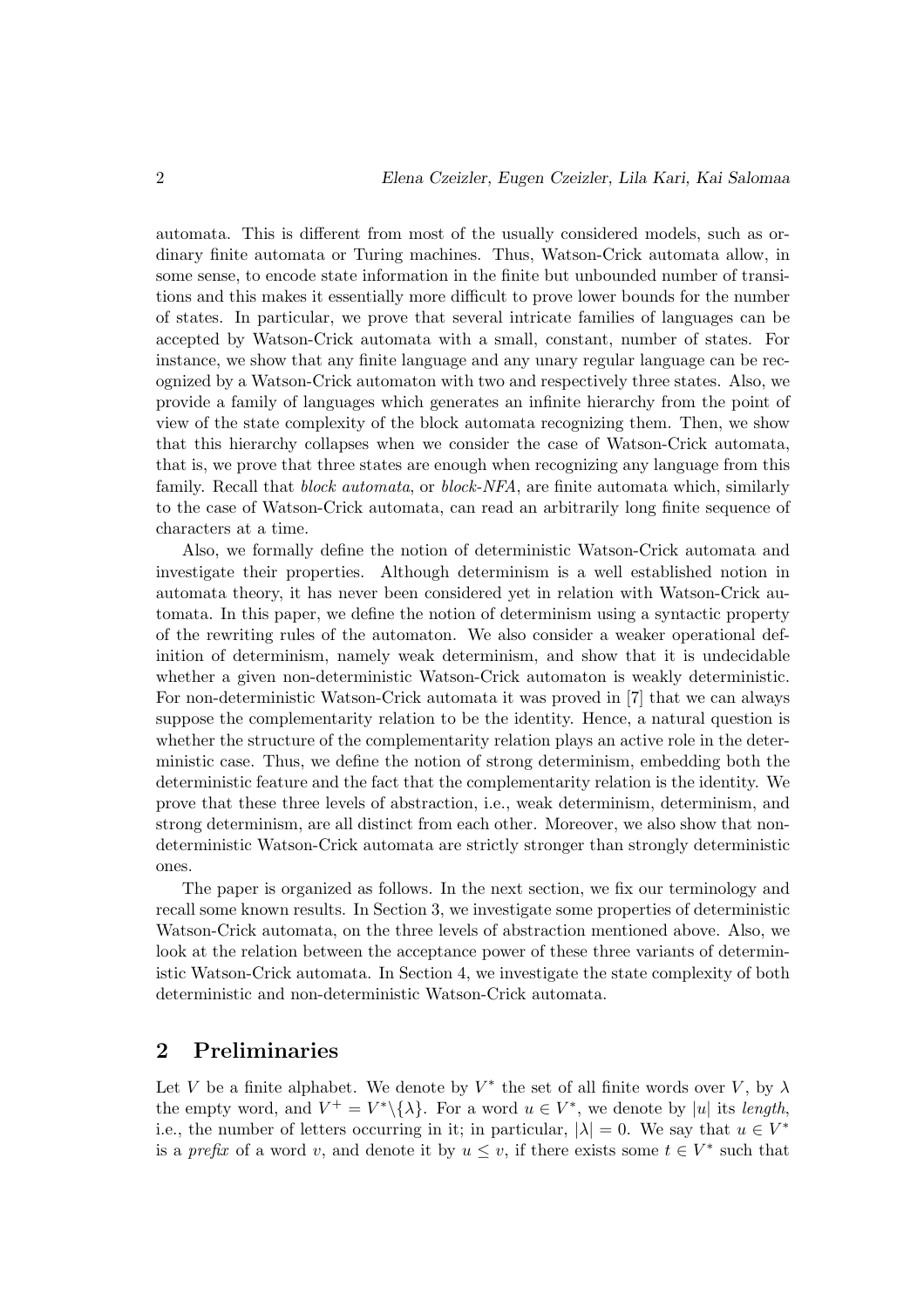$v = ut$ . Two words u and v are *prefix comparable*, denoted by  $u \sim_p v$ , if one of them is a prefix of the other. For a word  $u = u_1 \dots u_n$ , with  $u_1, \dots, u_n \in V$ , we denote by  $u^R = u_n \dots u_1$  its reverse. Then, we say that u is *palindrome* if  $u = u^R$ .

Let now  $\rho \subseteq V \times V$  be a symmetric relation, called the Watson-Crick complementarity relation on  $V$ . As suggested by the name, this relation is biologically inspired by the Watson-Crick complementarity of nucleotides in the double stranded DNA molecule. In accordance with the representation of DNA molecules, viewed as two molecule. In accordance with the representation of D<br>strings written one on top of the other, we write  $\begin{pmatrix} V^* \\ V^* \end{pmatrix}$  $\begin{pmatrix} V^* \\ V^* \end{pmatrix}$  instead of  $V^* \times V^*$  and an  $\mathbf{r}$ 

element  $(w_1, w_2) \in V^* \times V^*$  as  $\begin{pmatrix} w_1 \\ w_2 \end{pmatrix}$  $\begin{pmatrix} w_1 \\ w_2 \end{pmatrix}$ .  $\overline{a}$  $\lceil a \rceil$ 

We denote  $\begin{bmatrix} V \\ V \end{bmatrix}$ V ρ = { b  $\begin{cases} \n\begin{aligned}\n\langle w_2 \rangle \\
\langle a, b \in V, \ (a, b) \in \rho \end{aligned}\n\end{cases}$  and  $WK_{\rho}(V) = \begin{bmatrix} \n\end{bmatrix}$ V V .<br>∗ ר ρ . The set  $WK_{\rho}(V)$  is called the Watson-Crick domain associated to V and  $\rho$ . An element  $a_1$  $b_1$ W  $\Lambda_\rho$ <br>] [a<sub>2</sub>  $b_2$  $\begin{bmatrix} V \end{bmatrix}$  is can  $\begin{bmatrix} a_n \end{bmatrix}$  $b_n$ Let the Watson-Crick domain associated to V and  $\rho$ . An element<br>  $\begin{bmatrix} w_1 \\ w_M \end{bmatrix} \in WK_\rho(V)$  can be also written in a more compact form as  $\begin{bmatrix} w_1 \\ w_M \end{bmatrix}$  $w_2$ n<br>¬ ,  $\mathbf{r}$ 

where  $w_1 = a_1 a_2 ... a_n$  and  $w_2 = b_1 b_2 ... b_n$ .<br>The essential difference between  $\begin{pmatrix} w_1 \\ w_2 \end{pmatrix}$ .  $w_2$  $b_n$ .<br>and  $w_1$  $w_2$  $\Big]$  is that  $\Big(\begin{array}{c} w_1 \end{array}\Big)$  $w_2$ is just an alternative notation for the pair  $(w_1, w_2)$ , whereas  $\begin{bmatrix} w_1 \ w_2 \end{bmatrix}$  $w_2$  $\cdot$ <sup> $\cdot$ </sup> implies that the strings  $w_1$  and  $w_2$ have the same length and the corresponding letters are connected by the complementarity relation.

A (non-deterministic) Watson-Crick finite automaton is a 6-tuple  $\mathcal{M}$  =  $(V, \rho, Q, q_0, F, P)$ , where: V is the (input) alphabet,  $\rho \subseteq V \times V$  is the complementarity relation, Q is a finite set of states,  $q_0 \in Q$  is the initial state,  $F \subseteq Q$  is the set of final states, and P is a finite set of transition rules of the form  $q\binom{w_1}{w_2}$  $\begin{pmatrix} w_1 \\ w_2 \end{pmatrix} \rightarrow q'$ , denoting the fact that if the automaton is in a state q and parses  $w_1 \in V^*$  on the upper strand and  $w_2 \in V^*$  on the lower strand, then it enters the state  $q'$ .

 $w_2 \in V^*$  on the lower strand, then it enters the state q'.<br>A configuration of a Watson-Crick automaton is a pair  $(s, \binom{u}{v})$ current state of the automaton and  $\begin{pmatrix} u \\ v \end{pmatrix}$  is the part of the input w ) where s is the ´ is the part of the input word which has not been read yet. Now, a *transition* between two configurations is defined as follows.<br>For  ${u_1v_1 \choose u_1v_1} \in {V^* \choose v_1}$  and  $q, q' \in Q$  we write  $q{u_1v_1 \choose u_1v_1} \Rightarrow q' {v_1 \choose v_1}$  if and only if  $u_2v_2$  $\hat{\lambda}$ ∈  $\frac{N}{2}$ V ∗  $V^*$  $\zeta$ and  $q, q' \in Q$  we write q  $\frac{1}{2}$  $u_1v_1$  $u_2v_2$ ra<br>`  $\Rightarrow$  q'  $\mathbf{s}_{\textit{\_}}$  $v_1$  $v_2$ נת<br>` if and only if q  $\overline{a}$  $u_1$  $u_2$  $\mathfrak{p}$  $\rightarrow q'$ . If we denote by  $\Rightarrow^*$  the reflexive and transitive closure of the relation  $\Rightarrow$ , then the *language accepted by a Watson-Crick* automaton is:

$$
L(\mathcal{M}) = \{w_1 \in V^* \mid q_0 \begin{bmatrix} w_1 \\ w_2 \end{bmatrix} \Rightarrow^* s, \text{ with } s \in F, w_2 \in V^*, \text{ and } \begin{bmatrix} w_1 \\ w_2 \end{bmatrix} \in WK_\rho(V) \}.
$$

Hence, a word  $w_1$  is accepted by M if there exists a complementary word  $w_2$  such Hence, a word  $w_1$  is accepted by  $\mathcal M$  if there exists a complementa<br>that starting from the initial state, after parsing the whole input  $\begin{bmatrix} w_1 \\ w_2 \end{bmatrix}$  $\begin{bmatrix} w_1 \\ w_2 \end{bmatrix}$  the automaton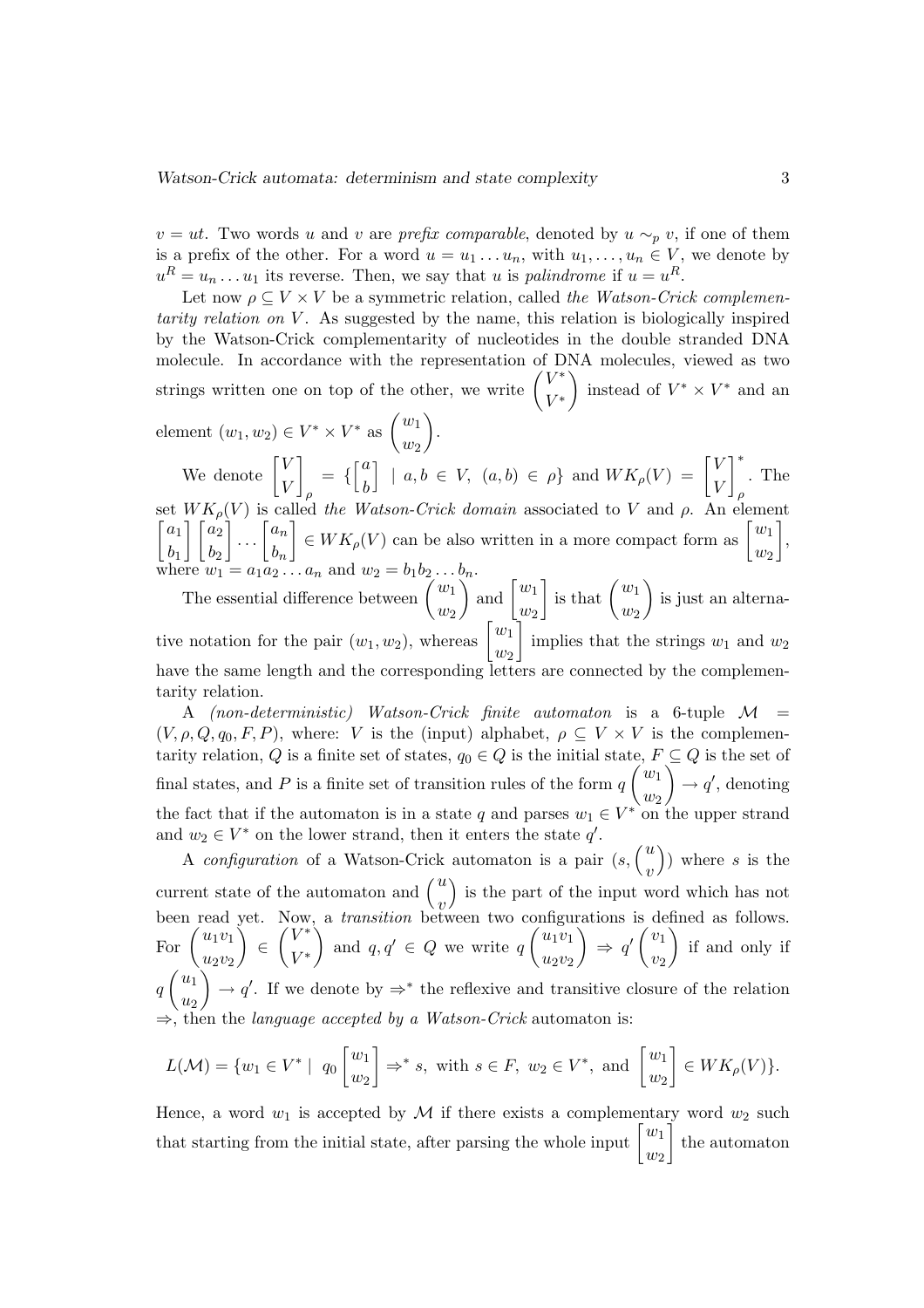is in a final state. By convention, as suggested also in [9], we consider two languages differing only by the empty word as identical.

Although the notion of determinism is well established in automata theory, it has never been considered in relation with Watson-Crick automata. Intuitively, this notion suggests that during a computation, in each state we have only one option to continue. Here, we propose three variants for this concept, each on a different level of abstraction. The first definition that we suggest illustrates the intuitive idea we presented above.

**Definition 1.** We say that a Watson-Crick automaton is *weakly deterministic* if in every configuration that can occur in some computation of the automaton there is at most one possibility to continue the computation.

Note that the previous definition does not provide a clear description of the structure of the transition rules of a deterministic automaton. Thus, we introduce our second definition.

**Definition 2.** We call a Watson-Crick automaton *deterministic* if whenever we have **Dennition 2.** We call a Watson-C<br>two rewriting rules of the form  $q\binom{u}{v}$  $\dot{v}$ rı<br>`  $\rightarrow$  q' and q µ  $\tilde{u'}$  $v'$  $\epsilon t$  $\rightarrow$  q'', then  $u \nsim_p u'$  or  $v \nsim_p v'$ .

Clearly, the deterministic constraint is stronger than the weakly one. However, unexpectedly, Example 9 shows that a weakly deterministic automaton need not be deterministic. With the previous two definitions, for a given pair of words from the deterministic $\lim_{m\to\infty}\int_0^{w_1}$  $\begin{bmatrix} w_1 \ w_2 \end{bmatrix} \in WK_\rho(V)$ , the computation is unique. However, depending on the complementary relation  $\rho$ , the automaton can chose various words  $w_2$  on the lower strand. Thus, in order to eliminate this selection, we introduce our third definition.

**Definition 3.** We call a Watson-Crick automaton *strongly deterministic* if it is deterministic and the Watson-Crick complementarity relation is the identity.

Note that the notion of strong determinism does not change if  $\rho$  is allowed to be a non-identity one-to-one function. As shown later by Theorem 8, strongly deterministic Watson-Crick automata are less powerful than deterministic ones.

Depending on the type of the states and of the rewriting rules, there are four subclasses of Watson-Crick automata. We say that a Watson-Crick automaton  $\mathcal M$  is

- *stateless* if it has only one state, i.e.,  $Q = F = \{q_0\};$
- all-final if all the states are final, i.e.,  $Q = F$ ;  $\frac{1}{2}$  $\frac{1}{\sqrt{2}}$
- $simple$  if for any rewriting rule  $s$  $w_1$  $w_2$  $\rightarrow s'$ , either  $w_1 = \lambda$  or  $w_2 = \lambda$ ;  $\frac{v_2}{\prime}$  $\mathbf{r}$
- *1-limited* if for any rewriting rule s  $w_1$  $w_2$  $\rightarrow s'$  we have  $|w_1w_2|=1$ .

Recently, in [7], it was proved that for non-deterministic Watson-Crick automata we can always suppose the complementarity relation  $\rho$  to be the identity, denoted, from now on, by  $\iota \subseteq V \times V$ . However, this is not true anymore for the deterministic case, as shown later by Theorem 8.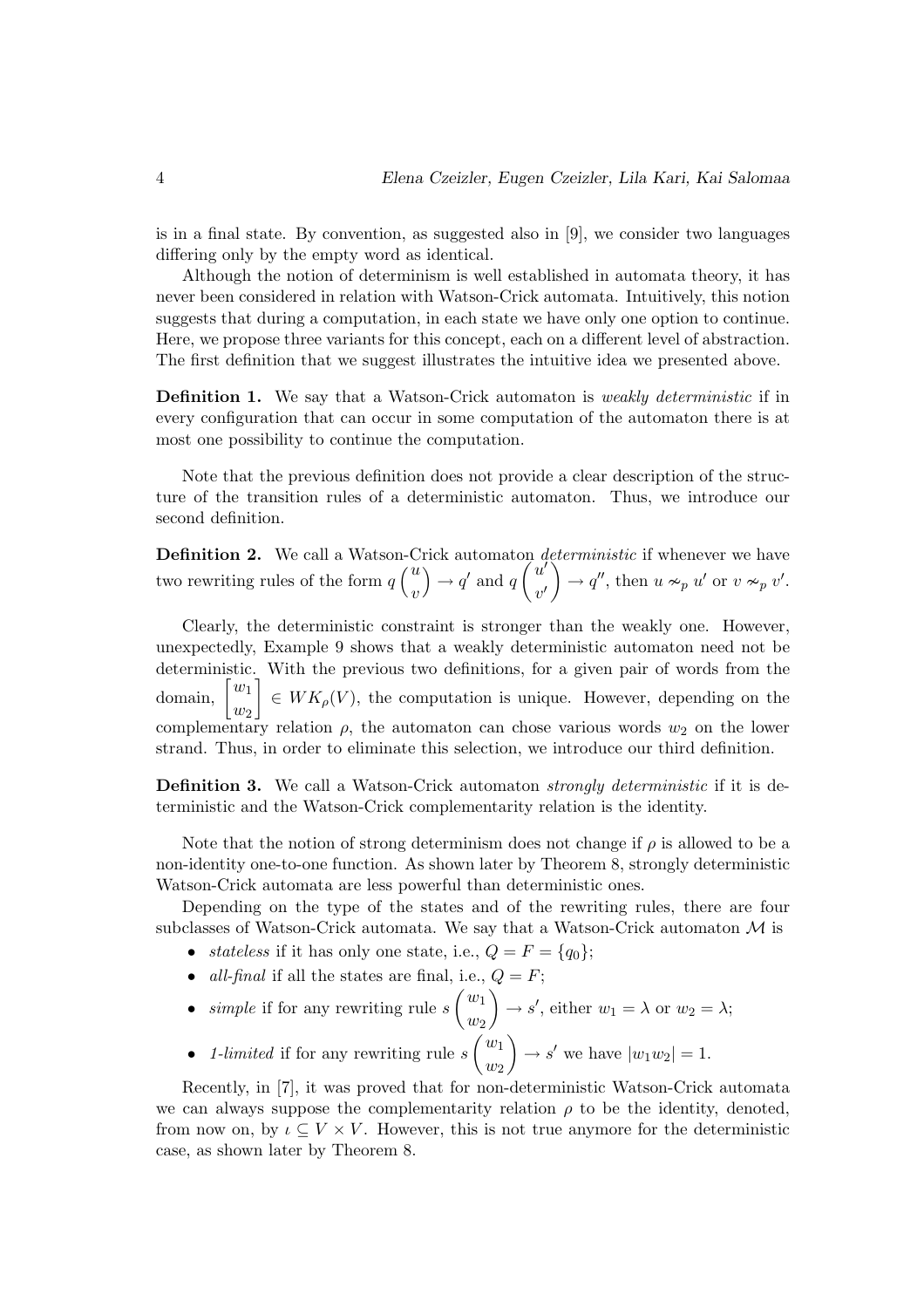### 3 Properties of deterministic Watson-Crick automata

One of the basic properties of non-deterministic Watson-Crick automata is that they are equivalent with simple and 1-limited ones, respectively, see [10]. The following two results show that this property still holds when we look at their deterministic variants.

Theorem 4. Deterministic Watson-Crick automata are equivalent with deterministic simple Watson-Crick automata.

Proof: (Sketch) Let  $\mathcal{M} = (V, \rho, Q, q_0, F, P)$  be a deterministic Watson-Crick automaton. We construct an equivalent deterministic Watson-Crick automaton  $\mathcal{M}' =$  $(V, \rho, Q', q_0, F, P')$ , where for any state  $q \in Q'$  all rewriting rules from  $q, q \nvert u_i$  $\begin{pmatrix} u_i \\ v_i \end{pmatrix} \rightarrow q_i$ with  $1 \leq i \leq n$ , satisfy exactly one of the following conditions:

either 
$$
u_i = \lambda
$$
 for all  $1 \le i \le n$  and  $v_j \nsim_p v_k$  for any  $1 \le j \ne k \le n$ ,  $(1)$ 

or 
$$
v_i = \lambda
$$
 for all  $1 \le i \le n$  and  $u_j \sim_p u_k$  for any  $1 \le j \ne k \le n$ . (2)

Thus, we introduce some new intermediate states and transform the rewriting rules to achieve the above constraint. Since this construction is long and quite technical, we present here only one illustrative case, the others being similar.

Fracture case, the sent here only one illustrative case, the sense of  $q \in Q$  we have a rule  $q \binom{u}{u}$  $\begin{pmatrix} u \\ v \end{pmatrix} \rightarrow q'$ , where either  $u_i = \lambda$  or  $v_i = \lambda$ , then the rule remains unchanged in  $\mathcal{M}'$ . Now, suppose that there exists a state  $q \in Q$  such that we have some rules of the form  $q$ NÇ<br>∕  $u_i$  $v_i$  $\mathbf{S}$  $\rightarrow q_i$  with  $1 \leq i \leq n$  and all  $u_i, v_i \neq \lambda$ , and, moreover,  $u_1 \leq u_i$  for all  $i \geq 2$ . We introduce a new state s and we transform all the rules as follows. First, we introduce the rule  $q\binom{u_1}{v}$ λ ´  $\rightarrow s$ . Then, each rule q  $\frac{1}{2}$  $u_i$  $v_i$  $\mathbf{a}$  $\rightarrow q_i$ is replaced by s  $\overline{a}$  $u_i'$  $v_i$  $\mathbf{r}$  $\rightarrow q_i$ , where  $u_i = u_1 u'_i$  with  $u'_i \in V^*$  and  $|u'_i| < |u_i|$ . Moreover, for this newly introduced state s, the words on the upper strands of the rules initiating in s are strictly shorter than before. By König's lemma it follows that the process of adding new rules terminates with a finite number of rules.

Since each newly introduced state acts just as an intermediate, the language accepted by  $\mathcal{M}'$  is exactly  $L(\mathcal{M})$ .  $\Box$ 

Using a similar technique, we can transform a deterministic simple Watson-Crick automaton into a deterministic 1-limited one. Thus we can state the following result.

#### Corollary 5. Deterministic Watson-Crick automata are equivalent with deterministic 1-limited Watson-Crick automata.

As stated in [10], a 1-limited Watson-Crick automaton can be interpreted as a one way two headed automaton where the two strands are interrelated through the complementarity relation. Furthermore, as arbitrary Watson-Crick automata are equivalent with 1-limited ones, see [10], we can also state that they are equivalent with one way two headed automata. Moreover, by Corollary 5, deterministic Watson-Crick automata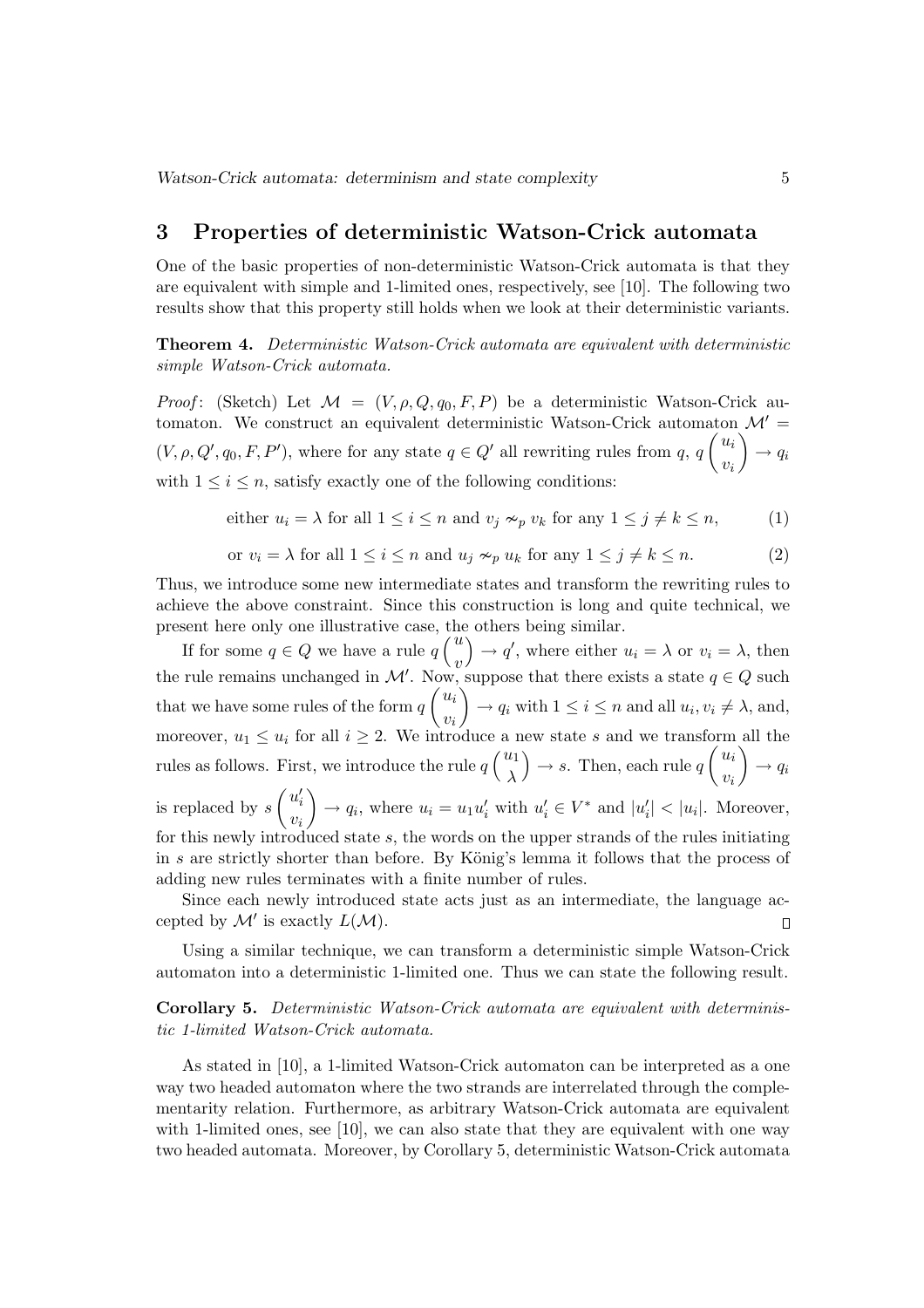using the identity complementarity relation are equivalent with deterministic one way two headed automata. Thus, we can prove the following result.

Theorem 6. Non-deterministic Watson-Crick automata are more powerful than strongly deterministic ones.

*Proof*: Let  $L = \{w \in V^* \mid w = w^R\}$  be the set of palindrome words and  $L' = V^* \setminus L$ be its complement. It is known, see [5] and [14], that  $L'$  can be recognized by a nondeterministic one way two headed automaton but not by a deterministic one. Thus,  $L'$  can be recognized by a nondeterministic Watson-Crick automaton but not by a strongly deterministic one.  $\Box$ 

The next example shows that if we use a non-injective complementarity relation  $\rho$ , then we can construct a deterministic Watson-Crick automaton accepting the language  $L'$  from the previous result.

**Example 7.** Let  $\mathcal{M} = (V, \rho, Q, q_0, F, P)$  be a Watson-Crick automaton, where  $V =$  ${a, b, v_a, v_b, c}, \ \rho = {\{(a, a), (a, v_a), (v_a, a), (b, b), (b, v_b), (v_b, b), (c, a), (a, c)(c, b), (b, c)\}},$  $Q = \{q_0, q_1, q_a, q_b\}, F = \{q_1\},$  and we have the following transition rules:

- $\bullet$   $q_0 \left(\frac{\lambda}{\lambda}\right)$  $\begin{pmatrix} \lambda \ x \end{pmatrix} \rightarrow q_0,\, q_0 \begin{pmatrix} \lambda \ v_2 \end{pmatrix}$  $\begin{pmatrix} x \\ v_x \end{pmatrix} \rightarrow q_x$ , with  $x \in \{a, b\},\$  $\begin{matrix} y \\ y \end{matrix}$  $\frac{1}{\sqrt{2}}$
- $\bullet$   $q_x$ z  $\rightarrow q_x$ , with  $x, y, z \in \{a, b\},\$  $\bullet$   $q_x$  $\begin{array}{c} \sqrt{z} \, y \\ 7 \, z \, y \end{array}$ ´  $\rightarrow q_1$ , with  $x, y, z \in \{a, b\}, x \neq y$ ,

• 
$$
q_x
$$
  $\begin{pmatrix} c \\ c \end{pmatrix}$  with  $x, y, z \in \mathbb{R}^n$ ,  
\n•  $q_1 \begin{pmatrix} x \\ \lambda \end{pmatrix} \rightarrow q_1$ , with  $x \in \{a, b\}$ .

It is easy to see that M is deterministic. Let  $w \in \{a, b\}^*, w = w_1 w_2 ... w_n$  with  $w_i \in \{a, b\}$ . If  $w \neq w^R$ , then there exists a position k on the first half of w such that  $w_k \neq w_{n-k}$ . The automaton M accepts the word w only when we chose as its complement the word  $w_1 \ldots w_{k-1}$   $v_{w_k}$   $w_{k+1} \ldots w_{n-1}$ c. On the other hand, if w is a palindrome word, then it will not be accepted, regardless of what complement we use; thus,  $L(\mathcal{M}) = \{w \in \{a, b\}^+ \mid w \neq w^R\}.$ 

Thus, we can formulate the following result showing that the complementarity relation plays an active role for deterministic Watson-Crick automata, contrary to the non-deterministic case, see [7].

**Theorem 8.** Strongly deterministic Watson-Crick automata are strictly weaker than deterministic ones.

Now, a natural and interesting question, which remains still open, is whether nondeterministic Watson-Crick automata are equivalent with deterministic ones, clearly, using a non-injective complementarity relation.

As we already stated in the previous section, the deterministic constraint is stronger than the weakly deterministic one. Moreover, the following example presents a weakly deterministic Watson-Crick automaton which is not deterministic.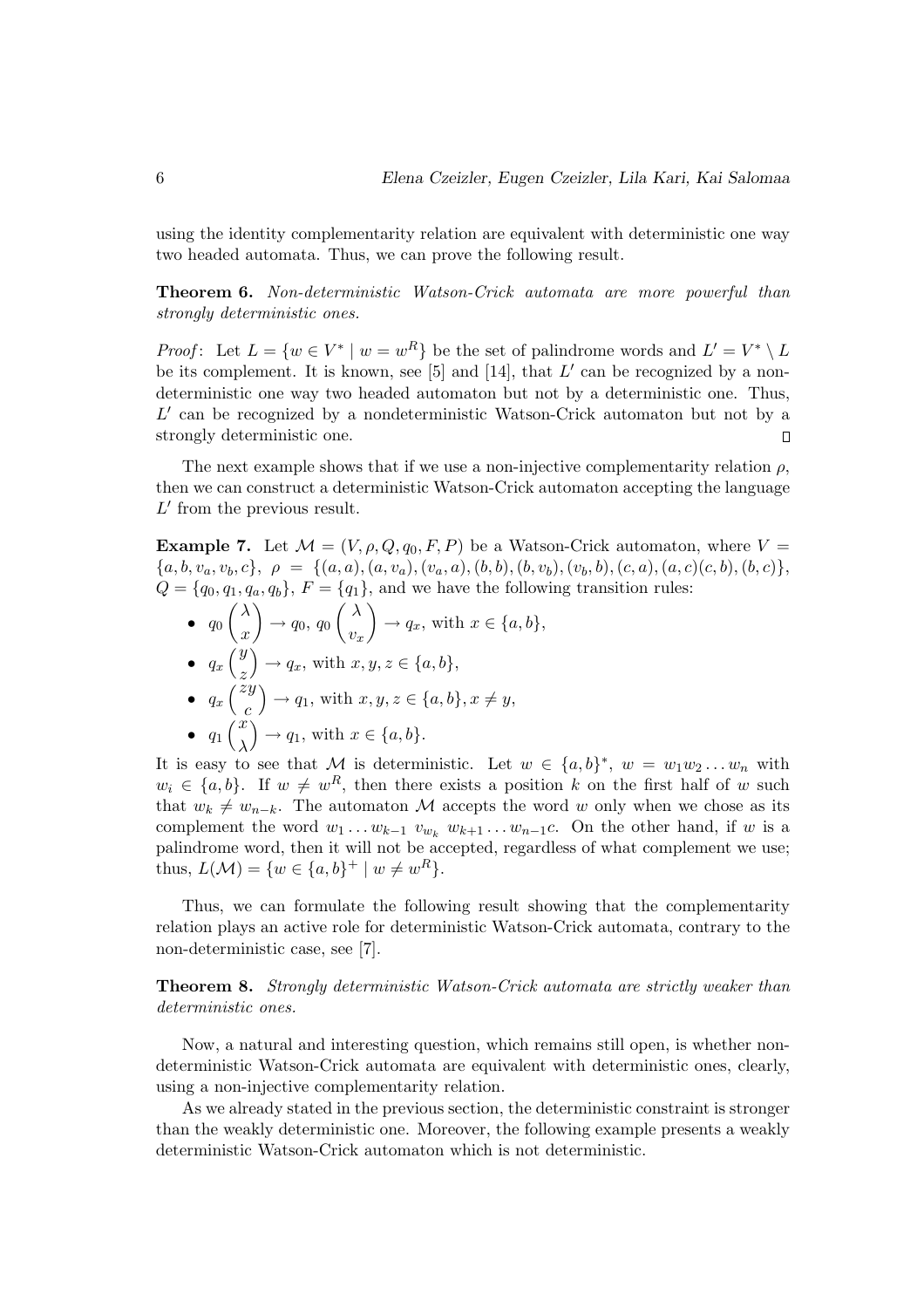**Example 9.** Let us consider the non-regular language  $L = \{a^n b^n \mid n \ge 1\} \cup \{b^n a^n \mid n \ge 1\}$  $n \geq 1$ . Then, let  $\mathcal{M} = (V, \iota, Q, q_0, F, P)$ , where  $V = \{a, b\}$ ,  $Q = \{q_0, q_1, q_2, q_3, q_4\}$ ,  $F = \{q_3, q_4\}$ , and P contains the following productions:

 $\overline{a}$ 

 $\mathbf{r}$ 

•  $q_0$  $\frac{1}{a}$ λ ´  $\rightarrow q_1$  and  $q_0 \begin{pmatrix} \lambda \\ l \end{pmatrix}$  $\binom{n}{b} \rightarrow q_2,$  $\langle a \rangle$  $\overline{a}$ b  $\frac{1}{\sqrt{2}}$  $\overline{a}$ b  $\mathbf{r}$ 

• 
$$
q_1 \begin{pmatrix} a \\ \lambda \end{pmatrix} \rightarrow q_1
$$
,  $q_1 \begin{pmatrix} b \\ a \end{pmatrix} \rightarrow q_3$ ,  $q_3 \begin{pmatrix} b \\ a \end{pmatrix} \rightarrow q_3$ ,  $q_3 \begin{pmatrix} \lambda \\ b \end{pmatrix} \rightarrow q_3$ ,  
\n•  $q_2 \begin{pmatrix} \lambda \\ b \end{pmatrix} \rightarrow q_2$ ,  $q_2 \begin{pmatrix} b \\ a \end{pmatrix} \rightarrow q_4$ ,  $q_4 \begin{pmatrix} b \\ a \end{pmatrix} \rightarrow q_4$ ,  $q_4 \begin{pmatrix} a \\ \lambda \end{pmatrix} \rightarrow q_4$ .

Clearly, the language recognized by this automaton is  $L$ . The only non-deterministic choice can be made in  $q_0$  at the beginning of a computation. However, given an input, this choice becomes uniquely determined. Thus,  $M$  is a weakly deterministic Watson-Crick automaton which is not deterministic, due to the first two rules in  $q_0$ .

It is not yet known whether weakly deterministic Watson-Crick automata recognize more languages than deterministic ones.

Although strongly deterministic Watson-Crick automata are weaker than nondeterministic ones, they still prove to be more powerful than finite automata, even if we look at their stateless versions. In  $[10]$  it was proved that if  $L$  is the language accepted by a stateless Watson-Crick automaton  $\mathcal{M}$ , then  $L = L^+$ . For the case of strongly deterministic automata, we refine this result using prefix codes.

We say that a language  $L$  is a *prefix code* if no two (distinct) words of the language are prefix comparable. That is, for any two words  $w_1, w_2 \in L$  such that  $w_1 \neq w_2$ , we have  $w_1 \nightharpoonup_p w_2$ . For more detailed information on prefix codes we refer to [6].

Theorem 10. For any strongly deterministic stateless Watson-Crick automaton M there exists a prefix code L such that  $L(\mathcal{M}) = L^*$ .

*Proof*: Let  $L \subseteq L(\mathcal{M})$  be the language obtained from  $L(\mathcal{M})$  by taking all those non-empty words whose proper prefixes are not accepted by the automaton  $M$ , i.e.,

 $L = \{w \in L(\mathcal{M}) \mid w \neq \lambda \text{ and for all } v \in L(\mathcal{M}) \setminus \{\lambda\} \text{ if } v \leq w \text{ then } v = w\}.$ 

Clearly, L is a prefix code and  $L^* \subseteq L(\mathcal{M})$ . We show that if  $v \in L(\mathcal{M})$ , then  $v \in L^*$ .

Let  $q_0$  be the state of the automaton M. Then, all the rewriting rules from M are of the form  $q_0\left(\frac{u_i}{v}\right)$  $\begin{cases} \n\alpha_i \ \nu_i \n\end{cases}$   $\rightarrow q_0$  for  $1 \leq i \leq n$ , where moreover, for all  $1 \leq i \neq j \leq n$ either  $u_i \nsim_p u_j$  or  $v_i \nsim_p v_j$  (or both). Let us consider now a non-empty word v recognized by the automaton  $M$ , i.e.,  $v \in L(M)$ , such that  $v \notin L$ . Then, there must exist a word  $w \in L$ , such that  $w \leq v$ ; let  $v = ww'$  for some w'. Let  $q_0\begin{pmatrix}u_{i_1} & \cdots & u_{i_n} \\ \cdots & \cdots & \cdots & \cdots \\ u_{i_n} & \cdots & \cdots & \cdots \end{pmatrix}$  $\begin{pmatrix} a_{i_1} \\ v_{i_1} \end{pmatrix} \rightarrow q_0$ and  $q_0\left(\begin{array}{c}u_{j_1}\end{array}\right)$  $\mathcal{L}$ 

 $v_{j_1}^{(y_1)}$   $\rightarrow$   $q_0$  be the first rewriting rules applied when recognizing w and v, respectively. Since  $w \leq v$  we conclude that  $u_{i_1} \sim_p u_{j_1}$  and also  $v_{i_1} \sim_p v_{j_1}$ . Thus, since M is deterministic, it implies that the two rules must coincide, i.e.,  $u_{i_1} = u_{i_1}$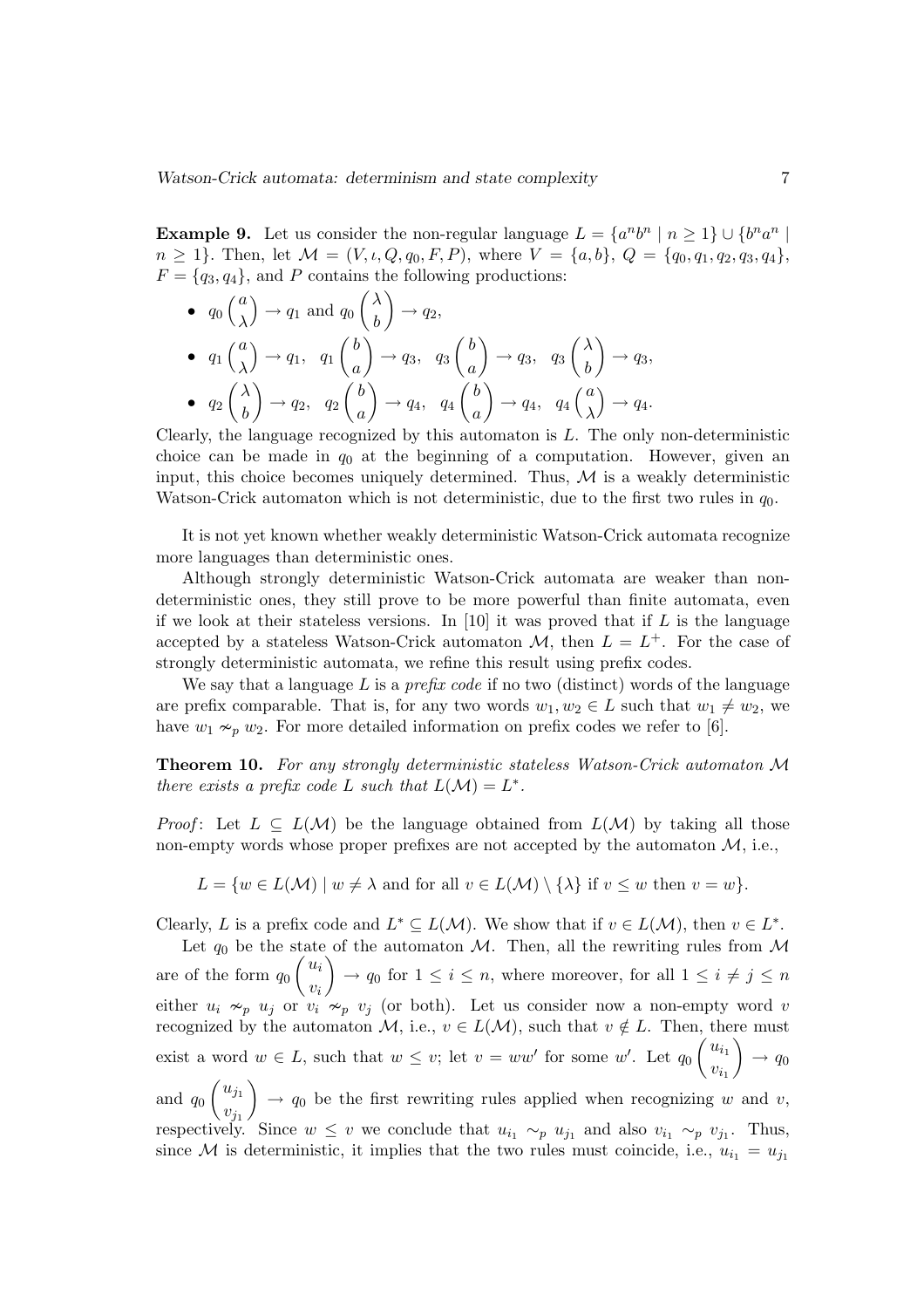and  $v_{i_1} = v_{j_1}$ . Similarly, we can conclude that all the rewriting rules applied when recognizing w and  $v = ww'$  are exactly the same, till we start parsing w'. So, at some moment in the recognition process of  $v$ , after parsing  $w$ , both heads of the Watson-Crick automaton are at the beginning of  $w'$ . Since  $q_0$  is the only state of M we conclude that w' is also accepted by the automaton, i.e.,  $w' \in L(\mathcal{M})$ .

To conclude, for any non-empty word  $v \in L(\mathcal{M}) \setminus L$ , there exists  $w \in L$  such that  $v = ww'$  and  $w' \in L(\mathcal{M})$ . By applying this process inductively, we obtain  $v \in L^+$ .  $\Box$ 

Now, it seems natural to ask whether strongly deterministic stateless Watson-Crick automata can recognize the Kleene star of any prefix code.

**Theorem 11.** Let  $L \subseteq V^*$  be a finite prefix code. Then, there exists a strongly deterministic stateless Watson-Crick automaton recognizing the language  $L^*$ .

*Proof*: Let  $L = \{w_1, \ldots, w_n\} \subseteq V^*$ , with  $n \geq 1$ , be a finite prefix code. We construct a stateless Watson-Crick automaton  $\mathcal{M} = (V, \iota, \{q_0\}, q_0, \{q_0\}, P)$  where P contains all the rewriting rules of the form  $q_0\begin{pmatrix} w_i \end{pmatrix}$  $\begin{pmatrix} w_i \\ w_i \end{pmatrix} \rightarrow q_0$  with  $1 \leq i \leq n$ . It is easy to see that the automaton M accepts the language  $L^*$ . Moreover, since L is a prefix code, the constructed Watson-Crick automaton is deterministic.  $\Box$ 

Moreover, if we take for example  $L = \{a^{2n}b^{2n} \mid n \ge 1\} \cup \{b^{2n}a^{2n} \mid n \ge 1\}$ , then we can construct a strongly deterministic stateless Watson-Crick automaton recognizing  $L^*$ ; due to page limitations we do not include this construction here. However, it is not known yet whether this is true for the Kleene closure of any infinite prefix code.

The next result gives a rather unexpected undecidability property.

#### Theorem 12. Given a non-deterministic Watson-Crick automaton, it is undecidable whether any of its non-deterministic rules can be used in some computation.

Proof: In order to prove this, we use the fact that it is undecidable whether a Turing machine accepts the empty word, see [3]. Given a deterministic Turing machine  $T$ , we construct a Watson-Crick automaton  $\mathcal M$  which verifies whether the input is a valid sequence of consecutive configurations of the Turing machine starting from the empty tape. Since the Turing machine is deterministic, we can simulate each of its transitions with deterministic rewriting rules of the Watson-Crick automaton. The only non-deterministic rules of  $M$  occur at the moment when the Turing machine halts. The detailed description the Watson-Crick automaton is very technical and we do not include it here due to page limitations.

· Intuitively, the Watson-Crick automaton  $\mathcal M$  receives an input of the form  $\sharp$   $q_0$   $\sharp$   $u_1q_{i_1}v_1$   $\sharp$   $\ldots$   $\sharp$   $u_nq_{i_n}v_n$   $\sharp$  $\sharp q_0 \sharp u_1 q_{i_1} v_1 \sharp \ldots \sharp u_n q_{i_n} v_n \sharp$ , where  $q_0$  is the initial state of the Turing machine,  $\sharp q_0 \sharp u_1 q_{i_1} v_1 \sharp \ldots \sharp u_n q_{i_n} v_n \sharp$ .  $q_{i_1}, \ldots, q_{i_n}$  are states of T and  $u_i v_i$  is the tape content at step i, where the reading head is on the first character of  $v_i$ . Then, the Watson-Crick automaton verifies in a deterministic way that for any  $1 \leq j \leq n-1$ ,  $u_{j+1}q_{i,j+1}v_{j+1}$  is a valid configuration obtained from  $u_j q_{i_j} v_j$ , by applying one of the deterministic rules of T. As soon as the Turing machine enters a final state, we let the Watson-Crick automaton finish reading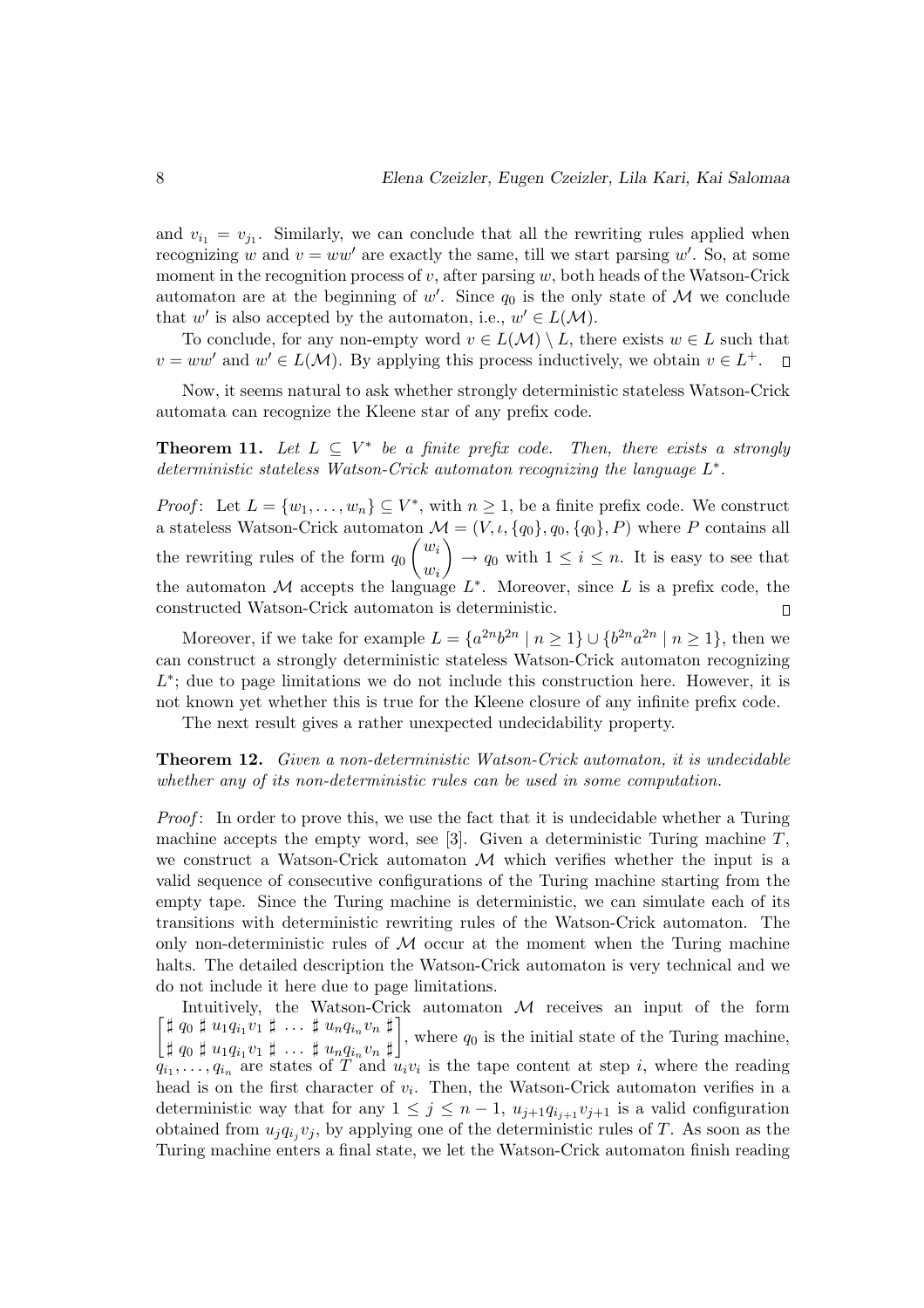the rest of the input in a non-deterministic way. Thus, the Watson-Crick automaton uses any of its non-deterministic rules if and only if the Turing machine enters a final state and halts when started with the empty word as input. Since it is undecidable whether a given Turing machine accepts the empty word, it becomes also undecidable whether any of the non-deterministic rules of the Watson-Crick automaton is used.  $\square$ 

The previous result can be also reformulated as follows.

Theorem 13. It is undecidable whether a given non-deterministic Watson-Crick automaton is weakly deterministic.

As a consequence of the proof of Theorem 12, we get also an alternative proof for the known undecidability result of the emptiness problem for (non-)deterministic multihead automata. Indeed, in the proof of Theorem 12 we construct a Watson-Crick automaton which accepts an input if and only if it represents a valid sequence of consecutive configurations of a Turing machine starting from the empty tape. However, since it is undecidable whether a Turing machine accepts the empty word, we obtain in turn that it is undecidable whether the language recognized by the Watson-Crick automaton is empty or not. Moreover, the construction from the previous theorem can be easily made fully deterministic.

Corollary 14. Given a (deterministic) Watson-Crick automaton M, it is undecidable whether the recognized language  $L(\mathcal{M})$  is empty.

## 4 State complexity of Watson-Crick automata

It is well-known that Watson-Crick automata are more powerful than classical finite automata, see e.g., [10]. Moreover, it was shown in [9] that Watson-Crick automata recognize some regular languages in a more efficient manner. We devote this section to the study of state complexity of languages accepted by deterministic and nondeterministic Watson-Crick automata. For more details on state complexity, we refer the reader to [4] and [15]. Note that the transformation from [7] preserves the number of states so, when working with non-deterministic Watson-Crick automata we can suppose, without loss of generality, that the complementarity relation  $\rho$  is actually the identity  $\iota \subseteq V \times V$ .

It is well-known that the state complexity of some families of finite languages is unbounded when we consider the finite automata recognizing them. However, as illustrated by our next result, this is not the case anymore when we consider the non-deterministic Watson-Crick automata recognizing them.

Theorem 15. Any finite language can be recognized by a non-deterministic Watson-Crick automaton with two states.

*Proof*: Let  $L = \{w_1, \ldots, w_n\} \subset V^*$  be a finite language. We construct the Watson-Crick automaton  $\mathcal{M} = (V, \iota, \{q_0, q_1\}, q_0, F, P)$ , where  $F = \{q_1\}$  and P con-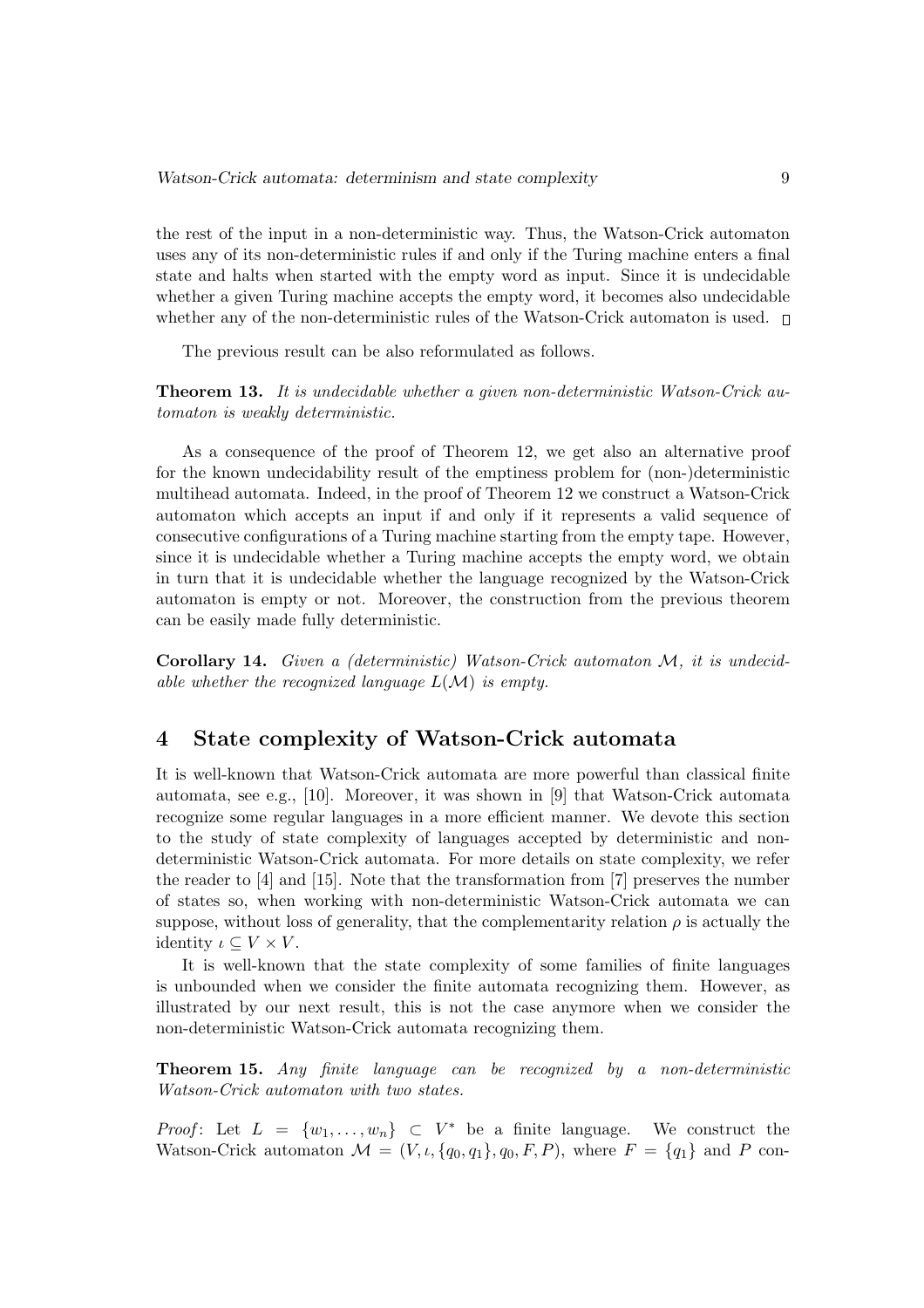$\overline{a}$  $\mathbf{r}$  $w_i$ tains rewriting rules of the form  $q_0$  $\rightarrow q_1$ , for all  $1 \leq i \leq n$ . Clearly, the  $w_i$ language recognized by  $\mathcal M$  is  $L$ .  $\Box$ 

On the other hand, if we restrict to strongly deterministic Watson-Crick automata, then there exists a family of finite languages with unbounded state complexity.

**Theorem 16.** For any  $k \geq 2$  there exists a finite language  $L_k \subseteq V^*$  such that any strongly deterministic Watson-Crick automaton recognizing  $L_k$  needs at least k states.

*Proof*: Let  $L_k = \{a^i \mid 1 \le i \le k-1\}$ , with  $k \ge 2$ , and M be a strongly deterministic Watson-Crick automaton recognizing it. Since  $L_k \subset \{a\}^*$ , any rule of M is of the form  $q_1\left(\begin{array}{c}a^i\end{array}\right)$  $\begin{pmatrix} a & b \\ a^j \end{pmatrix} \rightarrow q_2$  for some  $i, j \ge 0$ . Moreover, since M is deterministic, for every state  $q_1$ we can have at most one rewriting rule of the form mentioned above.

We claim now that in each final state  $q_f$  we accept only one word. Otherwise, we have one of the following two cases: either  $q_f$  occurs twice in some computation, or there exist two different rewriting sequences starting in the initial state  $q_0$  and ending in  $q_f$ . The first case implies the existence of a cycle and thus the accepted language would not be finite. In the second case, we obtain that there exists a state  $q$  from which we can continue in two different ways using two different rewriting rules, contradicting the determinism. Moreover, in the initial state we cannot accept any of the words from  $L_k$  since otherwise we would again have a cycle.

Thus, a strongly deterministic Watson-Crick automaton accepting  $L_k$  needs at least k states: one initial and  $k-1$  final ones. Moreover, clearly, such a deterministic Watson-Crick automaton can be easily constructed.  $\Box$ 

On the other hand, if we look at Watson-Crick automata with non-injective complementarity relations, then the infinite hierarchy from the previous theorem collapses.

**Theorem 17.** For any  $k \geq 2$ , the language  $L_k = \{a^i \mid 1 \leq i \leq k-1\}$  can be recognized by a deterministic Watson-Crick automaton with two states and having a non-injective complementarity relation.

*Proof*: Let  $L_k = \{a^i \mid 1 \le i \le k-1\}$ , for a given  $k \ge 2$ . We construct a deterministic Watson-Crick automaton  $\mathcal{M} = (V, \rho, Q, q_0, F, P)$ , where  $V = \{a, b, c, d\}$ ,  $\rho = \{(a, b), (b, a), (a, c), (c, a), (a, d), (d, a)\}, Q = \{q_0, q_1\}, F = \{q_1\}, \text{ and the set } P \text{ of }$ rewriting rules is

$$
P = \left\{ q_0 \begin{pmatrix} a^{2i} \\ bi \, c^i \end{pmatrix} \to q_1, \ q_0 \begin{pmatrix} a^{2j-1} \\ bi^{-1}dci^{-1} \end{pmatrix} \to q_1 \ |1 \leq i \leq \left\lfloor \frac{k-1}{2} \right\rfloor, 1 \leq j \leq \left\lceil \frac{k-1}{2} \right\rceil \right\}.
$$

Then, it is easy to see that  $L(\mathcal{M}) = L_k$  and, moreover, M is deterministic.

 $\Box$ 

It is only natural now to ask whether also for the case of non-deterministic Watson-Crick automata there exists a family of languages with unbounded state complexity; this question was first stated in [9].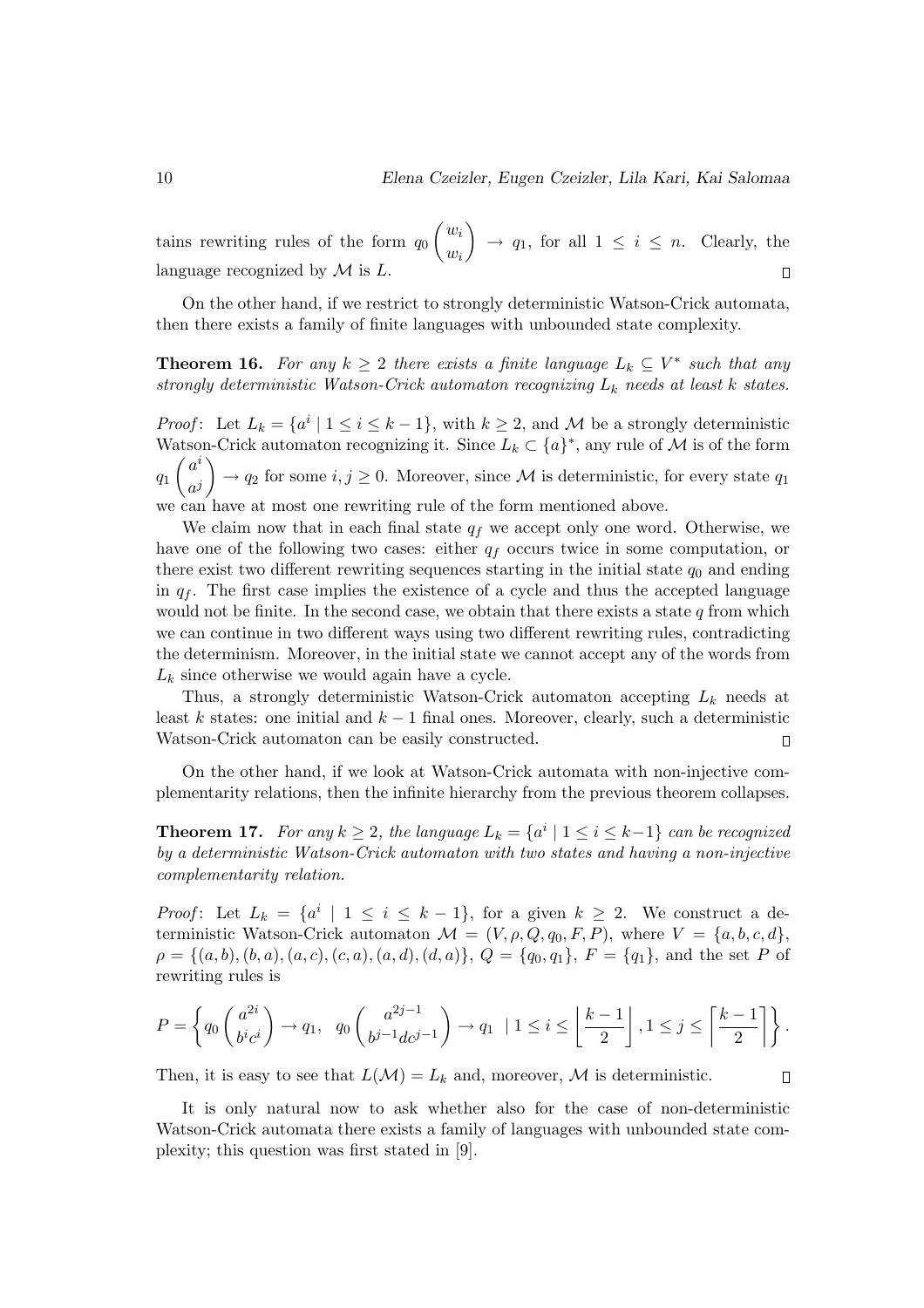We show next that any unary regular language can be recognized by a (nondeterministic) Watson-Crick automaton with only three states. Actually, we prove this property for block non-deterministic finite automata, which can be considered a special case of Watson-Crick automata.

A block non-deterministic finite automaton (for short, block-NFA) is a finite automaton  $\mathcal{A} = (Q, \Sigma, \delta, q_0, Q_F)$  where  $\delta$  consists of a finite number of rules  $(q_1, w, q_2)$ , with  $q_1, q_2 \in Q$  and  $w \in \Sigma^*$ . Clearly, a block-NFA is a special case of a Watson-Crick automaton where the two reading heads are required to always move together.

An arbitrary unary regular language is denoted by a regular expression of the form

$$
a^{j_1} + \ldots + a^{j_{r-1}} + a^{j_r}(a^{i_1} + \ldots + a^{i_{s-1}})(a^m)^*,
$$
\n(3)

 $0 \leq j_1 < \ldots < j_{r-1} < j_r, 0 \leq i_1 < \ldots < i_{s_1} < m, r, s \geq 0$ . Here the words  $a^{j_1}, \ldots,$  $a^{j_{r-1}}$  are usually called the "tail" of the language and the remaining words belong to the cycle of length m.

**Theorem 18.** Any unary regular language  $L$  can be recognized by a block-NFA  $\mathcal A$ having three states. Furthermore, A can be restricted to be unambiguous.

*Proof*: Let  $L$  be a unary regular language described by a regular expression of the form (3). We construct a block-NFA  $\mathcal{A} = (Q, \Sigma, \delta, q_0, Q_F)$  where  $Q = \{q_0, q_1, q_2\},\$  $Q_F = \{q_1, q_2\}$ , and  $\delta$  contains the rules

- $(q_0, a^x, q_1)$ , where  $x \in \{j_1, \ldots, j_{r-1}\},$
- $(q_0, a^x, q_2)$  where  $x \in \{j_r + i_1, \ldots, j_r + i_{s-1}\},\$
- $(q_2, a^m, q_2)$ .

It is easy to see that each word of  $L$  is accepted by a unique computation of  $A$ .  $\Box$ 

The following result is an immediate consequence of Theorem 18.

Corollary 19. Any regular unary language can be recognized by a non-deterministic Watson-Crick automaton with only three states.

Note that the construction from the previous theorem can be slightly modified such that any unary regular language can be accepted by a deterministic Watson-Crick automaton with non-injective complementarity relation. However, it remains open whether we can still improve this state complexity, i.e., whether Watson-Crick automata with only two states can recognize all unary regular languages.

As illustrated by Theorem 15 and Corollary 19, some infinite hierarchies collapse when switching from the finite automata to the Watson-Crick automata recognizing them. However, in both cases, this is mainly due to the fact that Watson-Crick automata can read blocks of letters at each step. Thus, we investigate next what happens with infinite hierarchies of languages accepted by block-NFA's when we consider the Watson-Crick automata recognizing them.

**Theorem 20.** For any  $k \geq 1$ , there exists a regular language  $L_k$  such that any block-NFA recognizing  $L_k$  needs more than k states.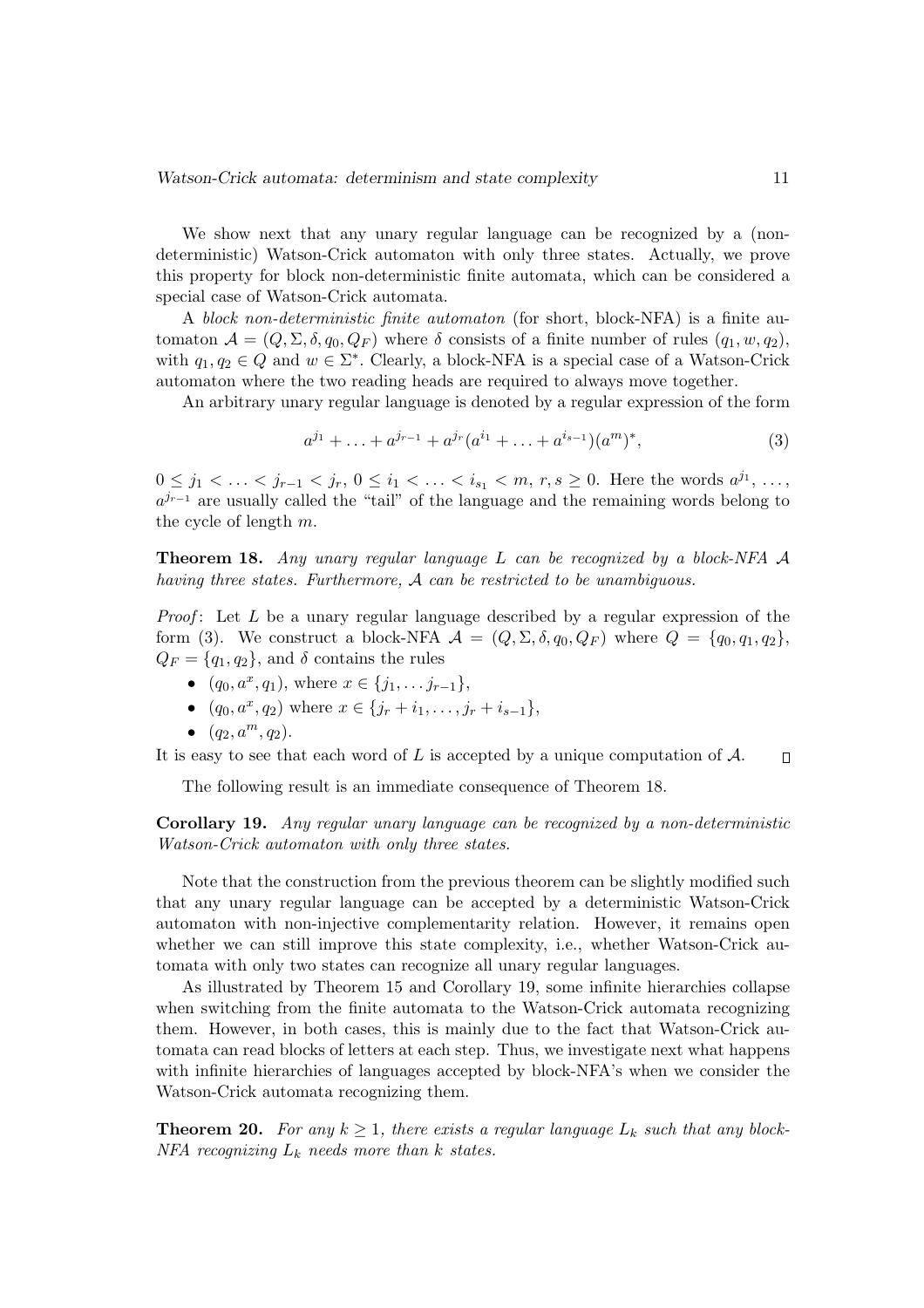*Proof*: Let  $L_k = (10^*)^{k+1}1$  and assume that  $L_k$  is recognized by a block-NFA A having k states. Let N be the length of the longest word appearing in rules of  $A$  and take  $w_N = (10^N)^{k+1}$ 1. Since  $w_N \in L_k$ , A has an accepting computation C on  $w_N$ . By the choice of N, the computation C stops between the *i*th and  $(i+1)$ st occurrence of 1, for each  $i = 1, \ldots, k+1$ . Let  $q_i$  be a state occurring in computation C between the *i*th and  $(i+1)$ st occurrence of 1,  $1 \leq i \leq k+1$ . By the pigeon-hole-principle there exist  $1 \leq$  $j_1 < j_2 \leq k+1$  such that  $q_{j_1} = q_{j_2}$ . Thus A accepts also words having  $k+2+l(j_2-j_1)$ occurrences of 1 for any  $l \ge -1$ ; clearly, some of them are not in  $L_k$ .  $\Box$ 

Considering the state complexity of languages, the previous result shows the existence of an infinite hierarchy. Although block-NFA's are a particular type of Watson-Crick automata, we show next that this hierarchy collapses when we look at the Watson-Crick automata accepting them.

**Theorem 21.** For any  $k \geq 1$ , the language  $L_k = (10^*)^{k+1}1$  can be recognized by a Watson-Crick automaton with three states.

*Proof:* Let  $\mathcal{M}_k = (V, \iota, \{q_0, q_1, q_2\}, q_0, F, P)$  be a Watson-Crick automaton, where  $V = \{0, 1\}, F = \{q_2\}, \text{ and } P \text{ contains the following productions:}$ 

 $\bullet$   $q_0 \begin{pmatrix} \lambda \\ 1 \end{pmatrix}$  $\begin{pmatrix} 1 \\ 1 \end{pmatrix} \rightarrow q_1$ , for any word  $u \in \{0,1\}^k$ ,  $\bullet$   $q_1$  $\frac{1}{2}$ 0  $\boldsymbol{x}$  $\frac{u}{\sqrt{2}}$  $\rightarrow q_1$ , where  $x \in \{0, 1\}$ ,  $\bullet$   $q_1$  $\sum$ 1 λ  $\frac{1}{\sqrt{2}}$  $\rightarrow q_1$ , and  $q_1$  $\overline{a}$ 1 1  $\mathbf{r}$  $\rightarrow$   $q_2$ .

With the first production, we advance the lower head  $k + 1$  characters, independently of what we have on the tape. Then, the upper head will catch up this advance only after reading  $k + 1$  times the character 1. Then, the automaton enters the final state after reading the last character 1. Since a word is accepted only when both reading heads have completely parsed the input word, the language recognized by  $\mathcal M$  is  $L_k$ .

The results of this section illustrate the fact that there are many complex languages which can be accepted by Watson-Crick automata with a bounded number of states. Although we do not include a formal proof in this paper, another such complex family of languages accepted by Watson-Crick automata with only a small number of states is  $L_k = 10^{+12}0^+ \dots 0^{+12^k}$ , for any  $k \geq 2$ . However, it remains open whether for all  $k > 1$ there exists a language  $L_k$  such that any non-deterministic Watson-Crick automaton accepting  $L_k$  needs at least k states [9].

#### Acknowledgments.

This research was supported by Natural Sciences and Engineering Research Council of Canada Discovery Grant, UWO Faculty of Science Grant, and Canada Research Chair Award to L.K. and Natural Sciences and Engineering Research Council of Canada Discovery Grant to K.S.